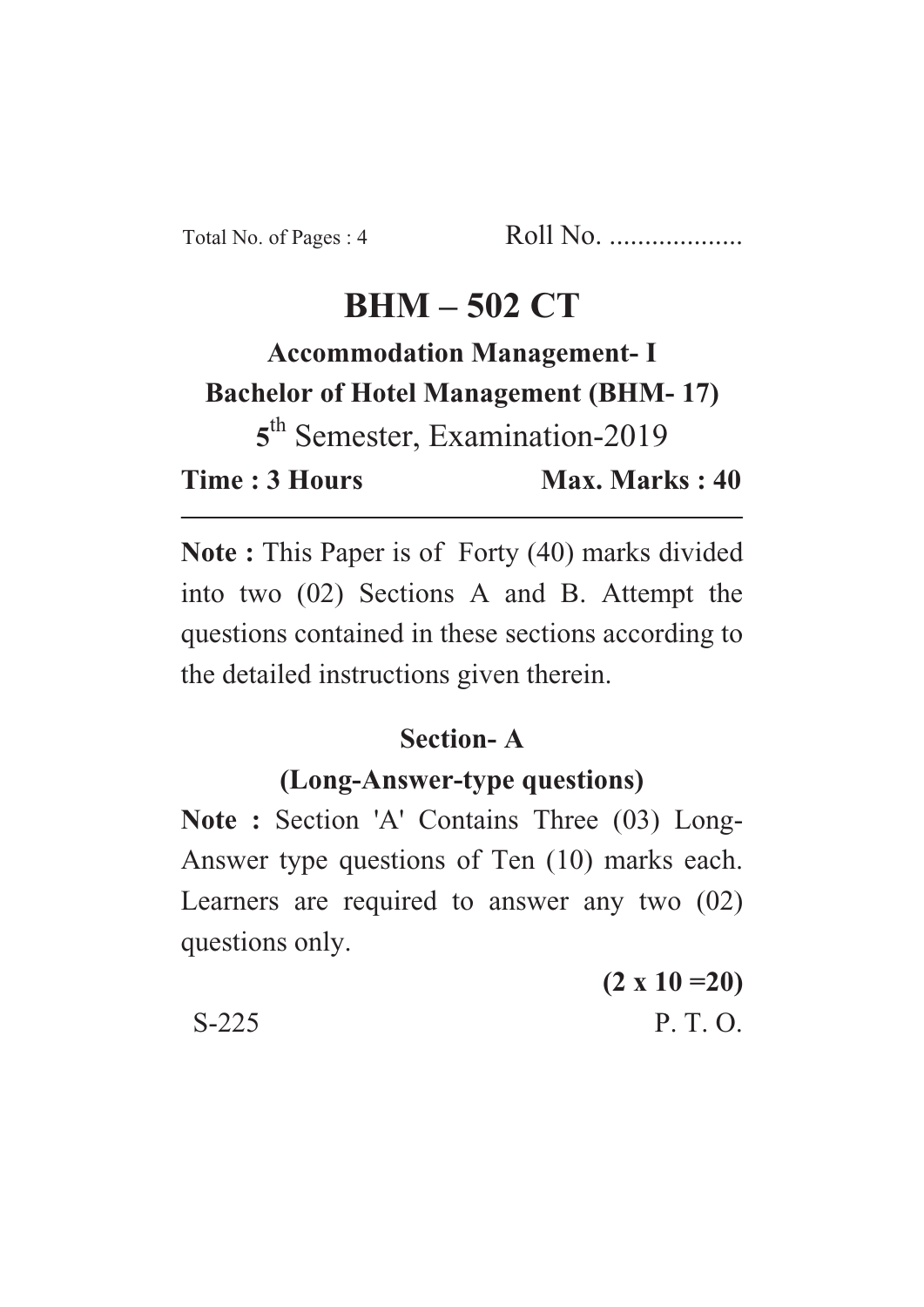- 1. What do you mean by 'Boutique Hotel'? What are the characteristics of boutique hotel? Explain each.
- 2. What do you mean by 'Planning of a Guest room'? Explain in detail with suitable illustration of layout of guest room with circulation area and bathroom.
- 3. Write a detailed note on 'Budgetary Control'.

#### **Section - B**

### **(Short-Answer-Type questions)**

**Note :** Section 'B' contains six (06) Short- answer type questions of Five (05) marks each. Learners are required to answer any Four (04) questions only.

**(4x5=20)**

S-225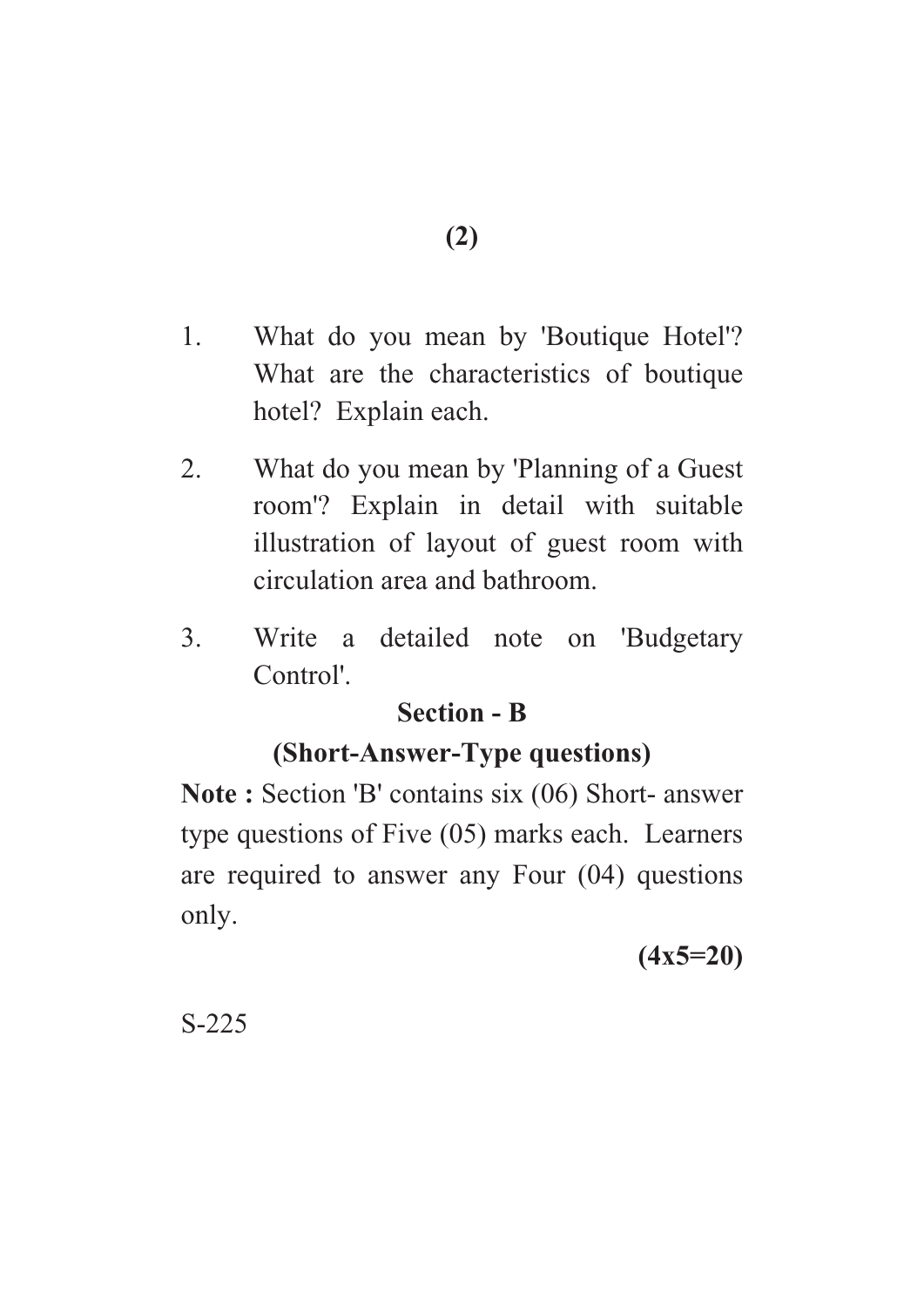- 1. What are the different types of folios used in hotels? Explain any one type with its format.
- 2. What is Visitors Tabular Ledger? Explain it with format of the same.
- 3. Explain the following :
	- a) Cash Payment
	- b) Charge Purchase
	- c) Account correction
- 4. Explain the following :
	- a) Master Folio
	- b) Miscellaneous Charge Voucher
	- c) Non-guest Accounts

S-225 P. T. O.